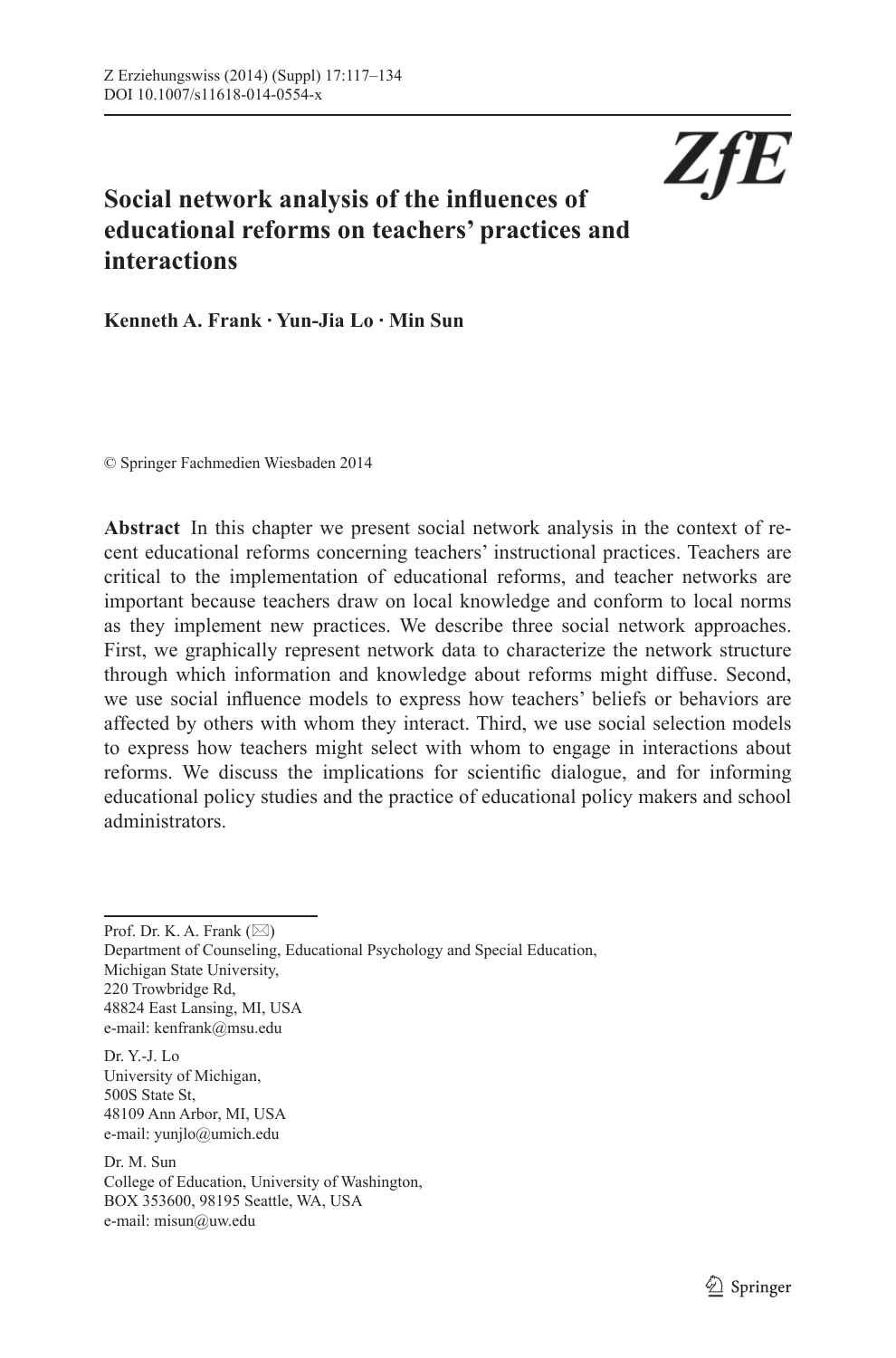**Keywords** Teacher networks · Reform · Implementation influence · Statistical models

# **Soziale Netzwerkanalyse der Einflüsse von Bildungsreformen auf die Lehrpraxis und Interaktionen von Lehrkräften**

**Zusammenfassung** In diesem Kapitel präsentieren wir die Soziale Netzwerkanalyse im Kontext aktueller Bildungsreformen, die sich auf Instruktionspraktiken von Lehrpersonen beziehen. Lehrpersonen spielen für die Implementation von Bildungsformen eine zentrale Rolle. Soziale Netzwerke von Lehrpersonen sind insofern von hoher Bedeutung, als Lehrpersonen im Zuge der Implikation neuer Praktiken auf lokales Wissen und lokale Normen zurückgreifen. Wir beschreiben drei netzwerkanalytische Ansätze: Erstens präsentieren wir Netzwerkdaten graphisch, um die Struktur des Netzwerkes zu charakterisieren, durch die Information und Wissen über die Reform verbreitet werden. Zweitens verwenden wir soziale Einflussmodelle, um darzustellen, wie Überzeugungen und Verhalten von Lehrpersonen von denjenigen Lehrpersonen beeinflusst werden, mit denen sie interagieren. Drittens verwenden wir soziale Selektionsmodelle, um darzustellen, wie Lehrpersonen die Personen auswählen, mit denen sie die Reform betreffend interagieren. Wir diskutieren Implikationen für den wissenschaftlichen Dialog, die Bedeutung für bildungspolitische Studien sowie die praktische Bedeutung für bildungspolitische Akteure und Schulangestellte.

**Schlüsselwörter** Lehrpersonen Netzwerke · Reform · Implementierung Einfluss · Statistische Modellierung

Given that the implementation of reforms is one of the greatest and constant challenges for schools (e.g., Tyack and Cubin [1995](#page-17-0)), research communities have improved methods to probe policy implementation processes. Analyses of teachers' social networks are critical to these endeavors because it is teachers who implement new practices in classrooms (Cohen et al. [2003\)](#page-15-0); and as they do so, teachers seek local knowledge and respond to local norms embedded in their collegial networks (Frank et al. [2004;](#page-15-1) Frank et al. [2011\)](#page-16-0). Correspondingly, social network analysis (SNA) has been identified as one of the most direct approaches to map and measure how social interactions are shaped by, and shape the implementation of reforms (e.g., Datnow [2012](#page-15-2); Moolenaar [2012](#page-16-1)).

In this chapter of the special issue, we anchor our presentation of social network analysis in examples of teachers who seek to implement reforms (see Frank [1998,](#page-15-3) for a more general review of social network analysis in educational settings). We will synthesize and discuss the applications of three SNA strategies: graphical representation, models of social influence and models of selection of network partners. In addition, we discuss the implications for scientific dialogue, and for informing educational policy studies and the practice of educational policy makers and school administrators.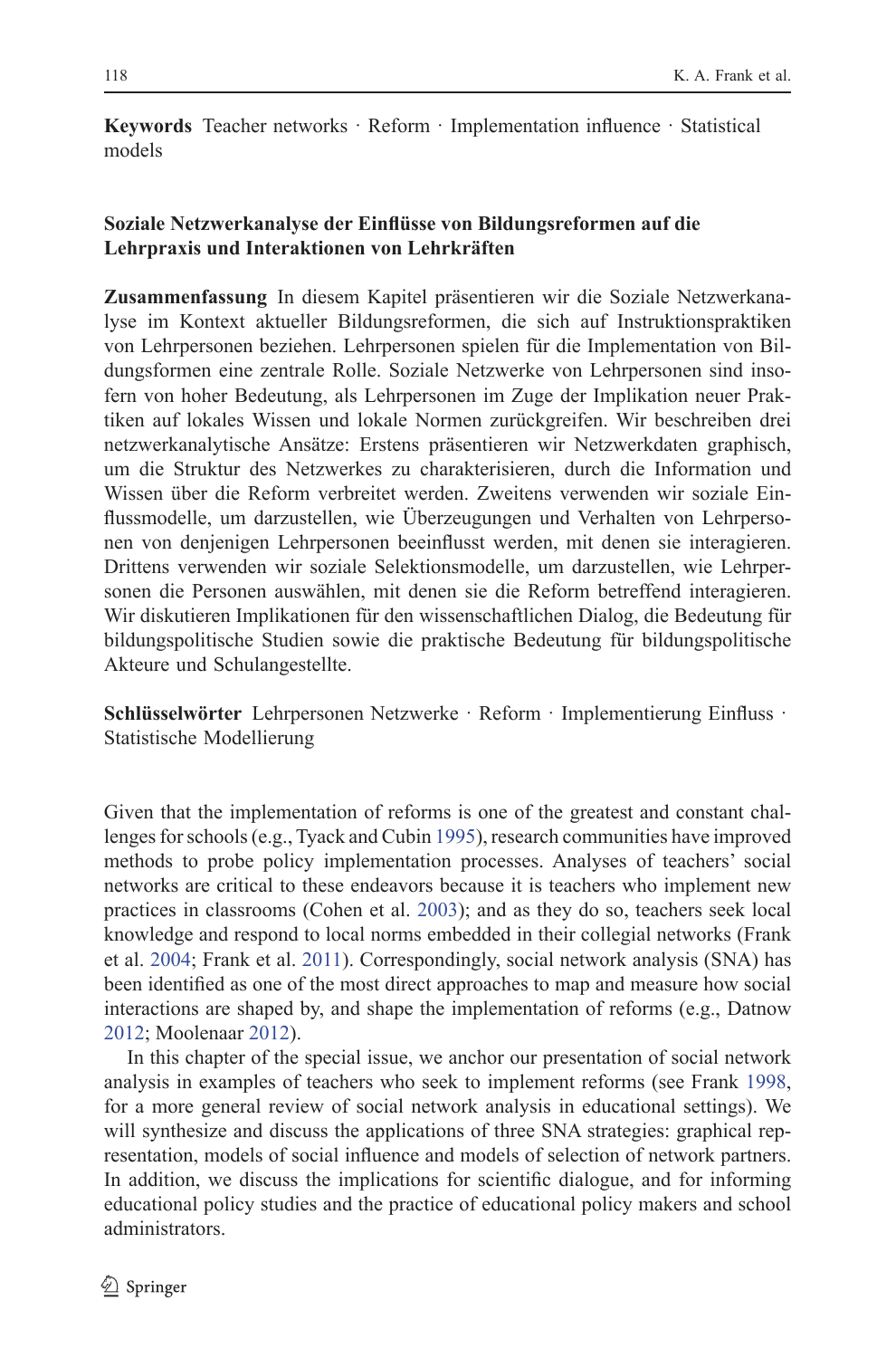<span id="page-2-0"></span>

#### **1 The basic approaches of network analysis**

#### 1.1 Graphical representations

Graphical representations of network data can give researchers, and potentially school leaders, a systemic overview of the social structure in a school. In turn the social structure can be related to the flow of resources that affects teachers' behaviors, such as the implementation of reforms. As follows, we will use Figs. [1](#page-2-0) and [2,](#page-3-0) originally used in Frank and Zhao's ([2005\)](#page-15-4), to illustrate how new practices diffuse through the network structure of Westville (pseudonym) school.

In the mid-1990s, the district central administration made Westville switch from Macintosh computers to Windows. To illustrate how the informal network shaped the organizational response to change, Frank and Zhao [\(2005](#page-15-4)) first used Fig. [1](#page-2-0) to illustrate the informal structure of collegial ties among the teachers in Westville. Each teacher is represented by a number, and the lines indicate close collegial relationships obtained from the survey question "who are your closest colleagues in the school?". Frank's *KliqueFinder* algorithm identified the subgroup boundaries in the image by maximizing the concentration of ties within subgroups versus between subgroups (see Frank [1995,](#page-15-5) [1996](#page-15-6), for more details of the algorithm). The solid lines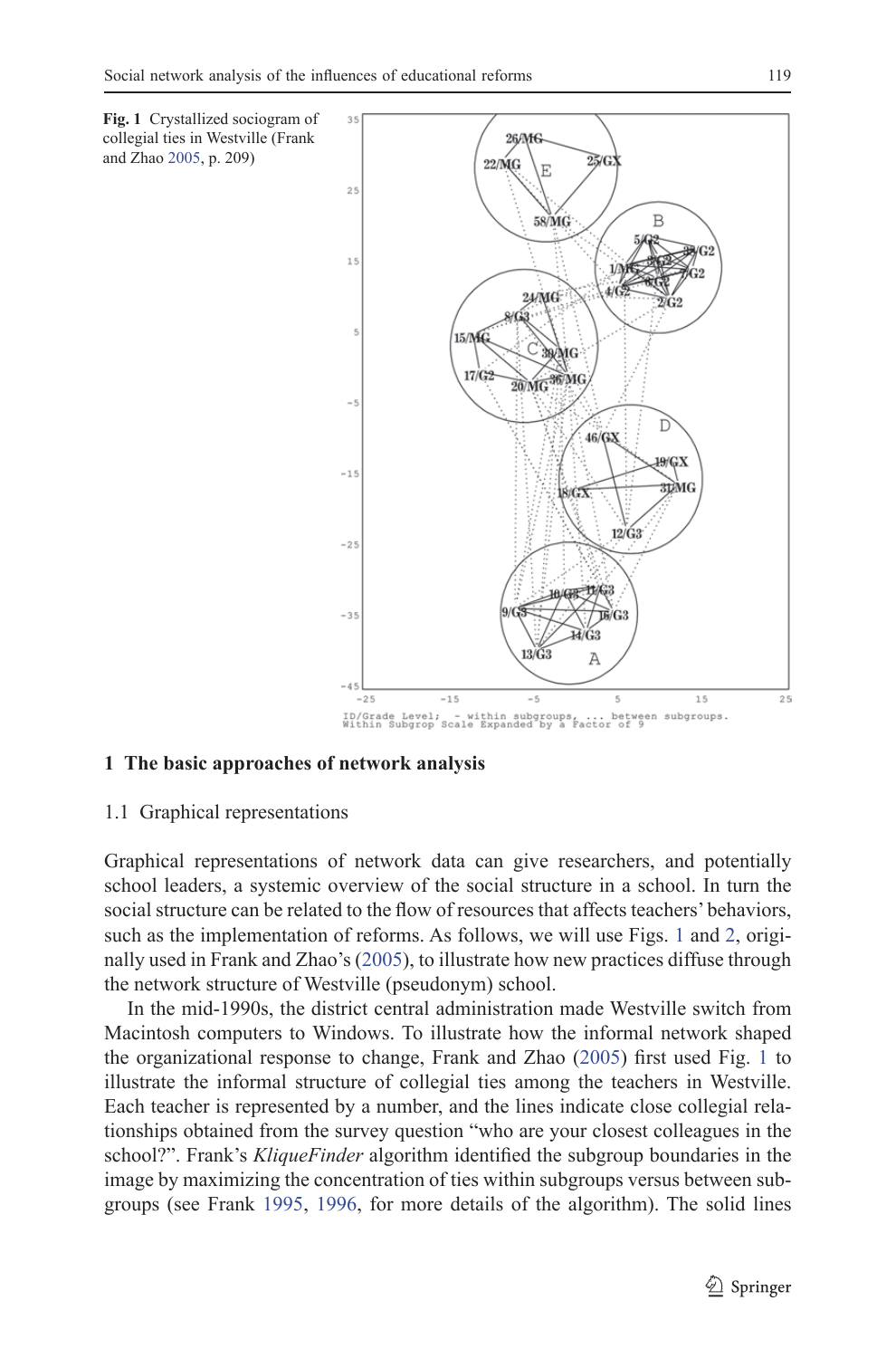

<span id="page-3-0"></span>**Fig. 2** Ripple Plot of diffusion of technology implementation in Westville (Frank and Zhao [2005,](#page-15-4) p. 211)

indicate within-subgroup interactions, while dotted lines indicate between-subgroup interactions.<sup>1</sup>

The text following each number in Fig. [1](#page-2-0) indicates the grade in which the teacher taught (e.g., G3 indicates grade 3, MG indicates multiple grades, and GX indicates unknown grade). This information reveals an alignment of grade and subgroup boundaries embedded in the sociogram in Fig. [1.](#page-2-0) Subgroup A consists mostly of third

<sup>1</sup>Directionality is not represented in Fig. [1](#page-2-0) because close collegial relationships are used only to establish the underlying social structure. Arrowheads are used in Fig. [2](#page-3-0) to show the flow of resources.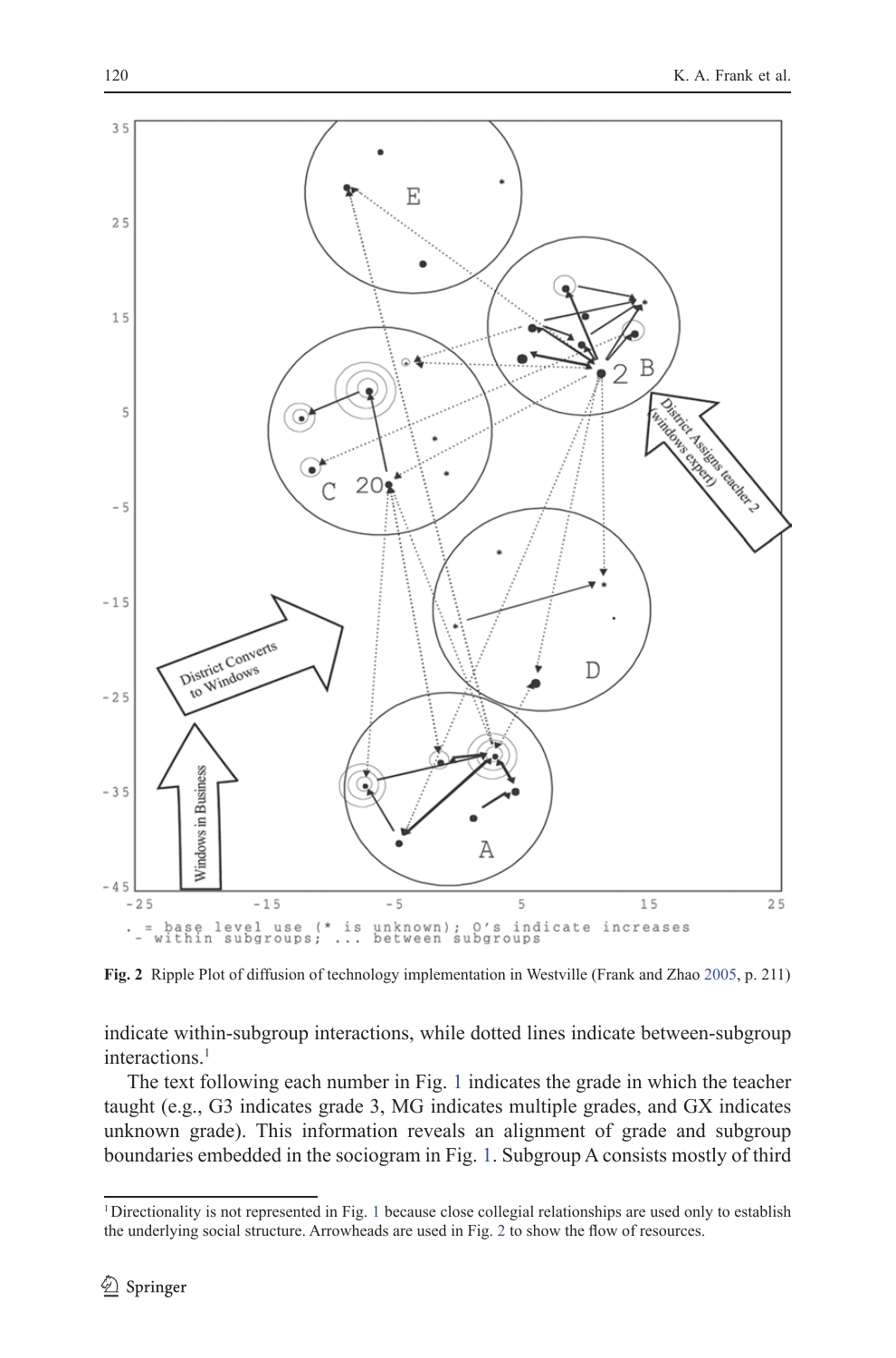grade teachers and subgroup B consists mostly of second grade teachers.2 But the subgroup structure also characterizes those faculty, administrators, and staff who do not neatly fit into the categories of the formal organization. For example, subgroup C contains the physical education teacher, a special education teacher, the principal, and two teachers who did not have extensive ties with others in their grades.

To relate the social structure in Fig. [1](#page-2-0) to the flow of expertise about Windows and ultimately to changes in teachers' computer use, Fig. [2](#page-3-0) represents interactions concerning use of technology (in response to the question: 'Who in the last year has helped you use technology in the classroom') with the location of the teachers still determined by the close collegial relations in Fig. [1.](#page-2-0) Generally technology talk was concentrated within subgroups, especially the grade-based subgroups A and B. To represent the flow of knowledge or expertise, each teacher's identification number was replaced with a dot proportional to his or her use of technology at time 1 (an \* indicates no information available). The larger the dot, the more the teacher used technology as reported at time 1. The ripples indicate increases in the use of technology from time 1 to time 2.3

The intra-organizational diffusion essentially began when teacher 2 was assigned to Westville because of her expertise with the Windows platform. Teacher 2 immediately established collegial ties with the other teachers in subgroup B, and she supported those ties by talking with and helping others in subgroup B regarding computer technology. Thus she generated extensive discussions regarding technology in her subgroup, resulting in some increments in technology use.

The key to extending teacher 2's knowledge beyond her subgroup was the collegial tie which teacher 2 formed with teacher 20. Through teacher 20, the expertise of teacher 2 was disseminated to both subgroup C and B, because teacher 20 talked with members of her subgroup, C, as well as members of subgroup A, resulting in substantial changes in use (e.g., as can be observed in the ripples around school actors in subgroup C). In the aggregate, these interactions among teachers facilitated the diffusion of knowledge about how to use Windows which led to changes in classroom practices.

Graphical representations can intuitively demonstrate the information flow among actors in a social organization and illustrate the process of change. The application of social network analysis to educational research can go above and beyond these graphical representations by statistically testing the extent to which teachers are influenced through interactions with colleagues and what factors affect the ways in which teachers select with whom to interact. We discuss these models of influence and selection in the next sections (in the technical appendix we present an overview of the application of influence and selection models).

<sup>&</sup>lt;sup>2</sup>There is a strong alignment of subgroups and grades in Westville because it had been reconfigured shortly before the time of data collection, drawing most of the second grade teachers from one school and most of the third grade teachers from another. Furthermore, the teachers' room assignments reinforce grade assignments, as all but one of the second grade teachers are on one wing and all but one of the third grade teachers are on another wing.

<sup>&</sup>lt;sup>3</sup> Because the metrics varied slightly between administrations of the instrument, each measure of use was standardized and then the difference was taken from the standardized measures. Each ring represents an increase of.2 standardized units.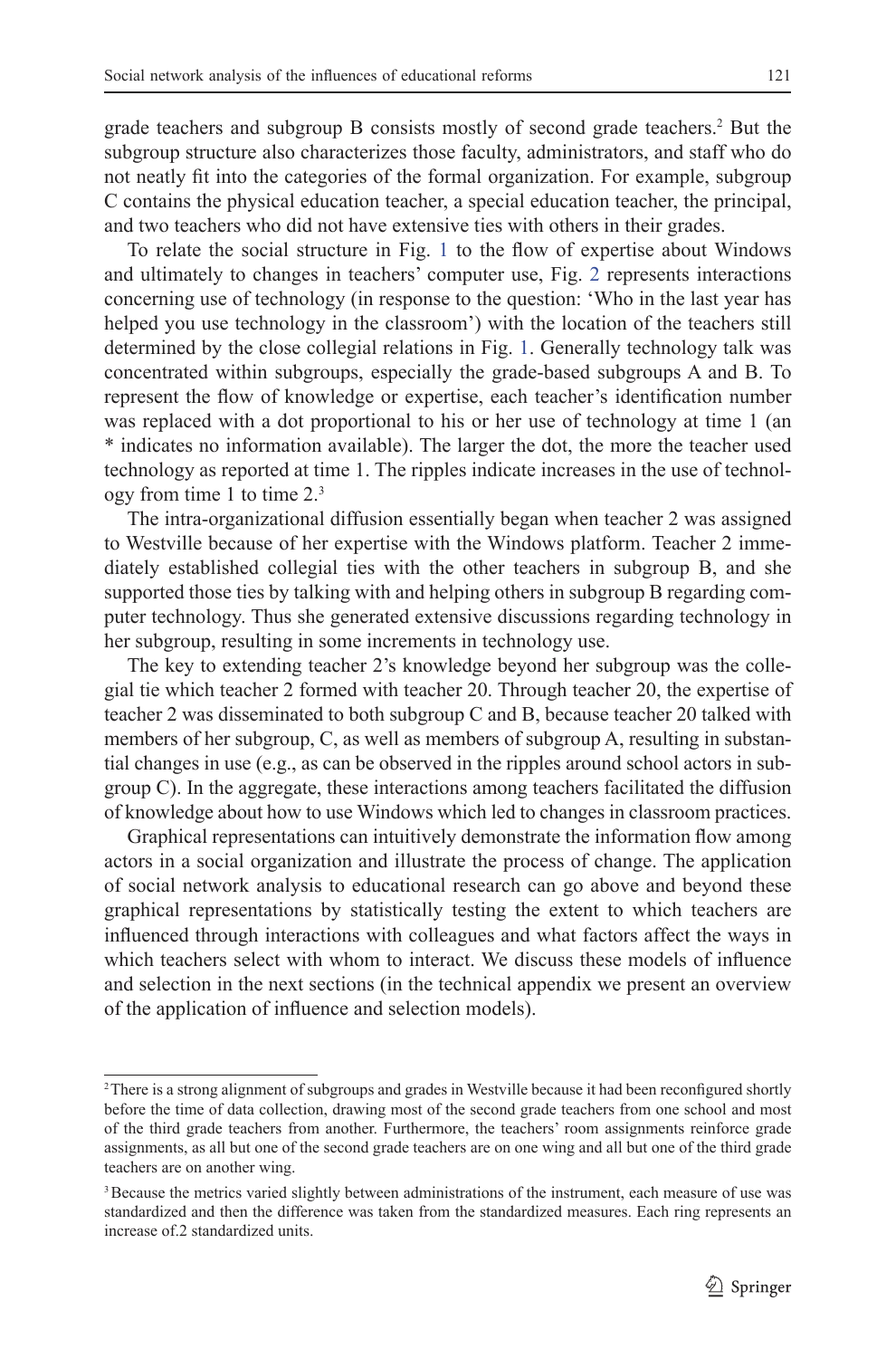# 1.2 The influence model

We begin the discussion of statistical modeling of teacher networks with the influence model, which is used to estimate a teacher's implementation of certain teaching practices as a function of the prior behaviors of others around her (as a norm), and her own prior behaviors. For example, Frank et al. [\(2013a\)](#page-16-2) modeled a teacher's implementation of basic skills reading instruction<sup>4</sup> as a function of her previous implementation as well as the behaviors of those with whom she frequently interacted regarding professional matters. Formally, let *skills-based instruction*, represent the extent to which teacher *i* implemented skills based instruction. This is modeled as

(1)  $S$ *kills*-based instruction<sub>i</sub> =  $\beta_0$ *+β*<sub>1</sub> *previous skills-based instruction of others in the network of i<sub>i</sub>*  $+\beta_2$  previous skills-based instruction of  $i_i + e_i$ ,

where the error terms  $(e_i)$  are assumed independently distributed,  $N(0,\sigma^2)$ . The term *previous skills-based instruction of others in the network of i<sub>i</sub> can be simply the mean* or sum of the behaviors of those with whom teacher *i* interacted (e.g., as indicated in response to a question about from whom a teacher has received help with instruction). Using mean as an example, if teacher Ashley indicated interacting with Kim and Sam who previously implemented skills-based instruction at levels of 25 and 30 respectively (for example, these might represent the number of times per month the teachers used skills based instruction for the core tasks of teaching), then Ashley is exposed to a norm of 27.5 (= $(25+30)/2$ ) through her network.<sup>5</sup>. Correspondingly, the term  $\beta_1$  indicates the normative influence of others on teacher *i*. If  $\beta_1$  is positive, the more the members of Ashley's network teach basic skills, the more she increases her use of basic skills instruction. Corresponding to Fig. [2,](#page-3-0) if  $\beta_1$  is large, then one would observe many ripples associated with teachers who interacted with more others who had adopted the particular practice.

Note that the inference of influence is indirect—we do not directly ask people who influenced them. Instead, influence is assumed if teachers change their behaviors in the direction of the average behavior of those in their network. A positive coefficient of  $\beta_1$  indicates that the higher level of average implementation of a particular reform initiative of those in one's network the greater the likelihood of increasing one's own level of implementation. As an example, consider a teacher Lisa, who has comparable practices to Ashley at the beginning of the diffusion process, but Lisa's network implements basic skills at lower levels than the members of Ashley's network. Under

<sup>4</sup>The skilled-based instructional practices include that teachers read stories or other imaginative texts; practice dictation (teacher reads and students write down words) about something the students are interested in; use context and pictures to read words; blend sounds to make words or segment the sounds in words; clap or sound out syllables of words; drill and practice sight words (e.g., as part of a competition); use phonics-based or letter-sound relationships to read words in sentences; use sentence meaning and structure to read words; and practice letter-sound associations (see Frank et al. [2013a,](#page-16-2) p. 12–13 for details).

 $5$ In this sense, the exposure term extends basic conceptualizations of centrality (e.g., Freeman [1978\)](#page-16-3) because the exposure term is a function of the characteristics of the members of a network, whereas centrality is a function only of the structure of the network.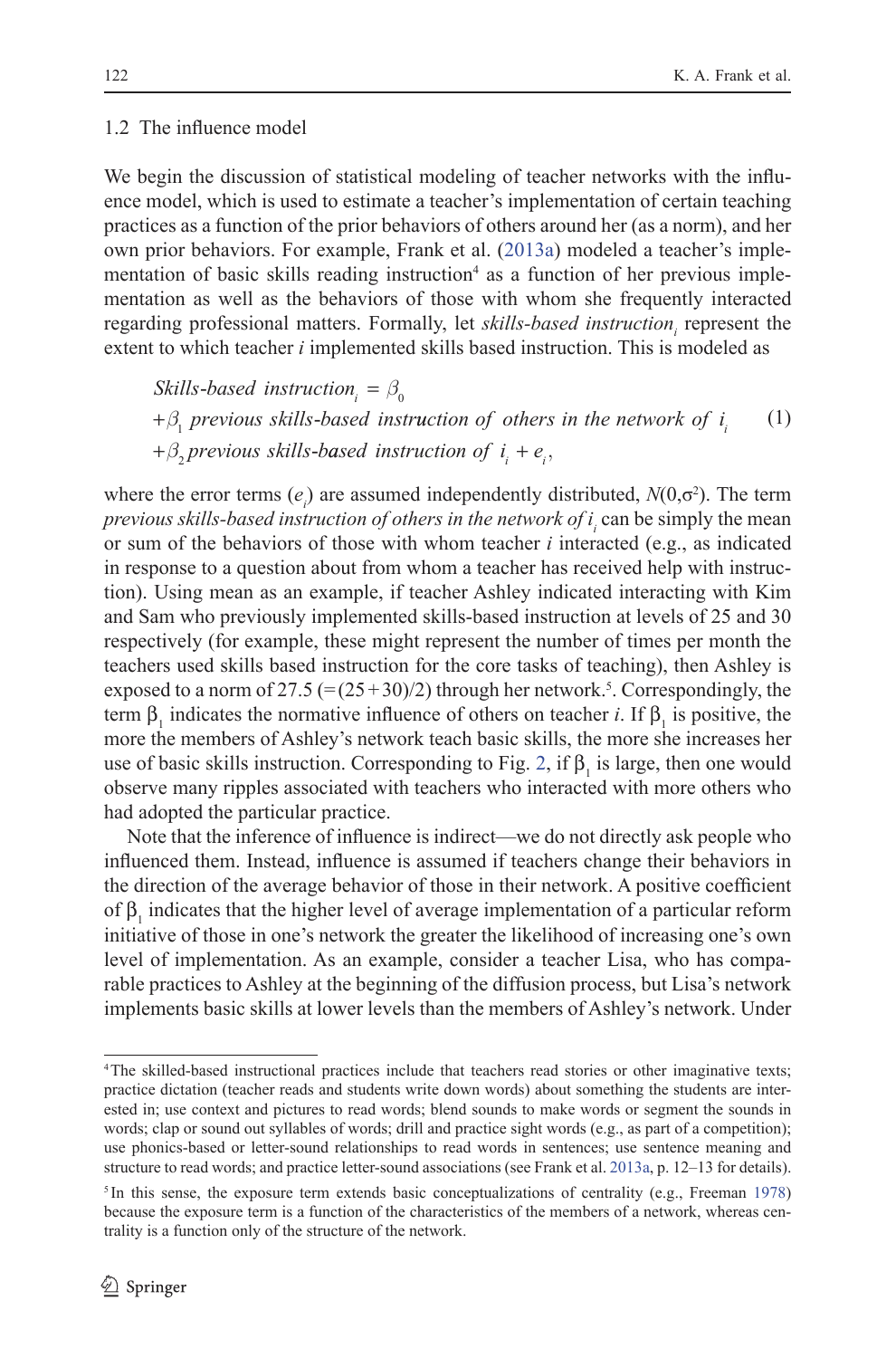these conditions, Ashley and Lisa's practices will diverge as they conform to the norms in their respective networks. The network influence can accentuate any initial fragmentation in a network, as teachers respond to different norms in their own localized networks.

Note that model (1) is a basic regression model, with  $\beta_1$  representing the network effect (Friedkin and Marsden [1994](#page-16-4)). As such, and given longitudinal data, the model can be estimated with ordinary software once one has constructed the network term<sup>6</sup>. Furthermore, one can include covariates of a teacher's attitude toward instructional practices representing a key predictor from the diffusion of innovation literature (Frank et al. [2013a;](#page-16-2) Frank et al. [2004;](#page-15-1) Rogers [2010\)](#page-16-5).

Note the use of timing to identify the effects in model (1). The individual's outcome is modeled as a function of her peers' *prior* characteristics. This would be natural if one were to model contagion. For example, whether A gets a cold from B is a function of A's exposure to B over the last week and whether B had a cold *last week*. We would not argue that contagion occurs if A and B interacted in the last 24 hours and both A and B got sick today (see Lyons [2011](#page-16-6) and Cohen-Cole and Fletcher's [2008a,](#page-15-7) [b](#page-15-8) of Christakis and Fowler's [2007](#page-15-9), [2008](#page-15-10) models of the contagion of obesity; see also Leenders [1995](#page-16-7)).

## 1.3 Extensions of the influence model

**Multiple sources of influence.** The basic model in equation (1) can be extended to estimate multiple sources of influence. For example, Sun et al. ([2013a](#page-17-1)) modeled a teacher's use of skills based instruction as a function of influences of formal leaders from whom they received help with reading instruction (e.g., coaches, reading specialists, designated mentors) versus regular teachers from whom they received help with reading instruction. The models used in this study can be simplified as:

(2) *Skills-based instruction*<sub>*i*</sub> =  $\beta$ <sub>0</sub> + *+β*<sub>1</sub> *previous skills-based instruction of formal leaders in the network of i*<sub>*i</sub>*</sub> *f <i>previous skills-based instruction of informal leaders in the network of i*  $+\beta$ <sub>3</sub> *previous skills*-based *instruction of*  $i$ <sub>*i*</sub> +  $e$ <sub>*i*</sub>

The terms  $\beta_1$  and  $\beta_2$  then represent the influences of formal leaders (e.g., principals, assistant principals, instructional coaches) and of informal leaders (e.g., regular teachers who enact influences on other teachers' behavior) respectively.<sup>7</sup> Sun et al.'s [\(2013a](#page-17-1)) estimates of model (2) showed that informal leaders influenced teachers' specific classroom practices such as skills-based instruction while formal leaders were more likely to influence teachers' general practices (e.g., setting learning standards,

<sup>6</sup> see <https://www.msu.edu/~kenfrank/resources.htm>: influence models for SPSS, SAS and STATA modules and PowerPoint demonstrations that calculate a network effect and include it in a regression model.

<sup>&</sup>lt;sup>7</sup>The difference between the estimates of  $\beta_1$  and  $\beta_2$  can be tested via a standard test of the difference between two regression coefficients (Cohen and Cohen [1983,](#page-15-11) p. 111). Or the difference can be tested by including a main effect for types of peers (e.g., an indicator of whether the peer is a formal leader) and then an interaction effect between peers and types of peers: peer $\frac{1}{ii}$ ' x formal leader.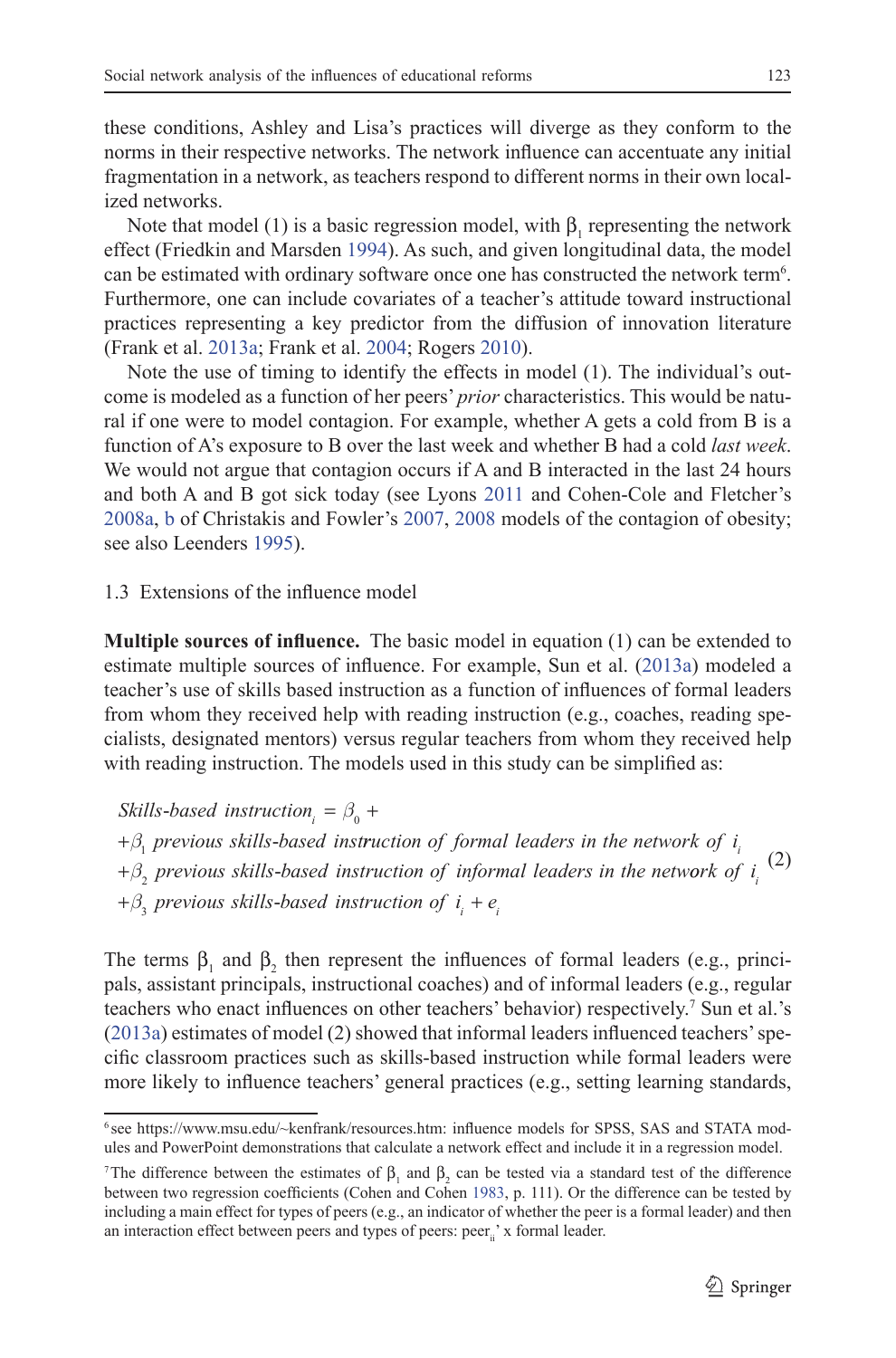choosing curriculum materials, or selecting tests). The findings empirically contribute to the literature of distributive leadership by showing how teachers exhibit informal leadership as they influence their colleagues' practices (e.g., Spillane et al. [2001;](#page-17-2) Spillane and Kim [2012;](#page-17-3) Supovitz et al. [2010\)](#page-17-4).

**Multiple levels of influence.** Networks can also be extended beyond direct interactions. For example, one could construct a network term based on others whom a teacher observed, members of a teacher's cohesive subgroup (where interactions are concentrated within cohesive subgroups, but not all members of subgroups have interactions with each other—see Fig. [1](#page-2-0)), or her department. That is, the network can extend beyond direct ties with whom one is close colleagues.

These network effects beyond those of direct relations will quickly become difficult to measure and differentiate, especially in the small closed communities of elementary schools or high school departments which feature extensive opportunities for casual interaction and observation of all in the system. One way to model the influence of the community is through multilevel models. For example we can extend equation (1) to a multilevel framework (e.g., Raudenbush and Bryk [2002](#page-16-8)) for teacher *i* nested within subgroup *j*:

 $+\beta_{1j}$  previous skills-based instruction of formal leaders in the network of  $i_j$ <sup>(3)</sup> *At Level 1 (teacher i in subgroup j) :*  $S$ *kills*-based instruction<sub><sub>ij</sub> =  $\beta_{0j}$ </sub>  $+\beta_{2j}$  previous skills-based instruction<sub>ij</sub> + e<sub>ij</sub>,

At the subgroup level (level 2),  $\beta_{0i}$ , the adjusted mean behavior for a subgroup is modeled as a function of the previous subgroup norm:

(4) *Level subgroup level j 2 :* ( )  $\beta_{0j} = \gamma_{00} + \gamma_{01}$  subgroup average of previous skills-based instruction<sub>j</sub> + u<sub>0j</sub>,

where the error terms (u<sub>0i</sub>) are assumed independently distributed,  $N(0, \tau_{00})$ . The parameter  $\gamma_{01}$  then represents the extent to which new practices are affected by old practices of subgroup members. Using a model such as defined by (3) and (4), Frank et al. ([2013a](#page-16-2)) found that teachers responded to members of their subgroup, even those from whom they did not directly receive help. In fact, Frank et al. ([2013a](#page-16-2)) estimated that the influence of other members of the subgroup was about as strong as a teacher's own prior skills based instruction, suggesting that teachers were highly responsive to the normative behavior of their subgroup. One can even extend the influence model to nested individuals within subgroups within schools (e.g., Frank et al. [2013a\)](#page-16-2).

**'Spillover' effects.** Data from more than two time points can be used to illustrate complex dynamics of information diffusion and policy implementation. For instance, utilizing three years of data, Sun and colleagues found a "spillover" effect in which the expertise a teacher gained from a professional development program was diffused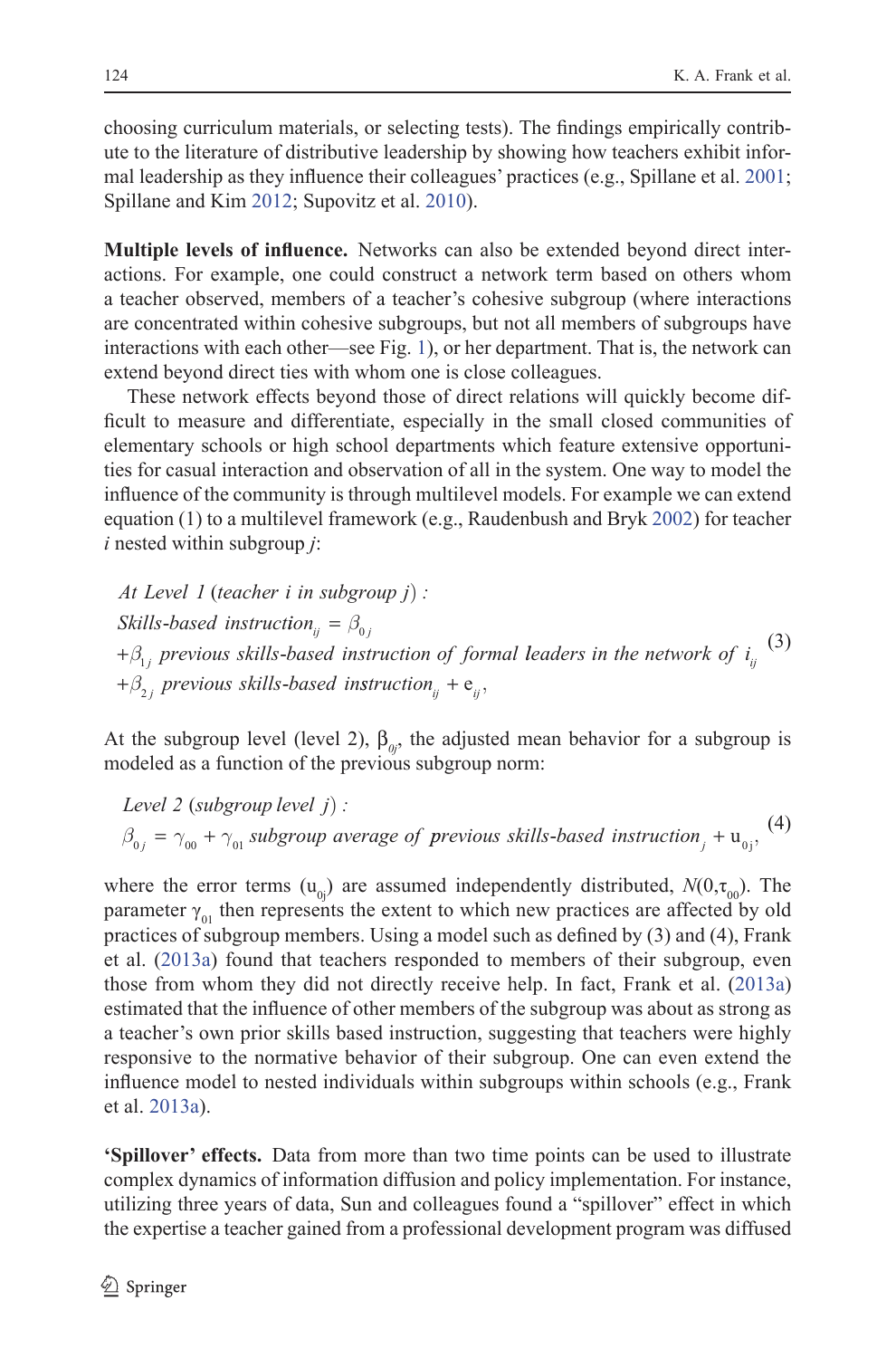to others with whom she interacted in her school (Sun et al. [2013b](#page-17-5)). For example, if Ashley attended professional development, the total effect of professional development can be augmented if Ashley spilled over what she had learned from this program to other teachers (e.g., Sam or Kim) who might not have directly participated in the program. Effective professional development programs for teachers can be designed to both increase the individual teachers' expertise in enacting high-quality instruction and facilitate the diffusion of new expertise among teachers (see also Penuel et al. [2012](#page-16-9) and Cole and Weinbaum [2010](#page-15-12), for similar indirect effects on changes in attitudes).

**Heterogeneous influence.** The strength of influence may depend on one's prior state of behavior. For example, Penuel et al. ([2012\)](#page-16-9) discovered a developmental theory of change in which teachers whose prior implementation were far from the desired practices responded more to direct participation in organized professional development, while teachers whose prior implementation were more advanced responded more to the sharing of promising practices and engaging in in-depth discussion with colleagues. The findings are fruitful to think of designing different features of programs for teachers with different prior practices (see also Coburn et al. [2012;](#page-15-13) Frank et al. [2011\)](#page-16-0).

**The selection model.** While the influence model represents how actors change behaviors or beliefs in response to others around them, the selection model represents how actors choose with whom to interact or to whom to allocate resources. For example, the choices a teacher makes in helping others can be modeled as:

$$
\log \left[ \frac{p(help_{ii'})}{1 - p(help_{ii'})} \right] = \theta_0 + \theta_1 close \, colleague_{ii'}, \qquad (5)
$$

where  $p(\text{help}_{i})$  represents the probability that actor *i'* provides help to actor *i* (similar to the influence model, these data can be obtained in response to a question about from whom teacher *i* received helped with instruction) and  $\theta_1$  represents the effect of being close colleagues on the provision of help. For the data in Figs. [1](#page-2-0) and [2,](#page-3-0) the term  $\theta_1$  would be large and positive if most of the help shown in Fig. [2](#page-3-0) was to those who were close colleagues as shown in Fig. [1](#page-2-0). As in the influence model, other terms could be included such as common grade taught, level of knowledge, etc. (e.g., Frank [2009](#page-15-14); Frank and Zhao [2005](#page-15-4); Spillane et al. [2012\)](#page-17-6):

$$
\log \left[ \frac{p(help_{ii'})}{1 - p(help_{ii'})} \right] = \theta_0 + \theta_1 \text{ close colleague}_{ii'} + \theta_2 \text{ same grade}_{ii'}
$$
 (6)

Using this type of model, several studies have found that teachers engage in extensive professional discussions with close colleagues as well as others who teach the same grade—both  $\theta_1$  and  $\theta_2$  are positive (e.g., Frank and Zhao [2005;](#page-15-4) Penuel et al. [2010;](#page-16-10)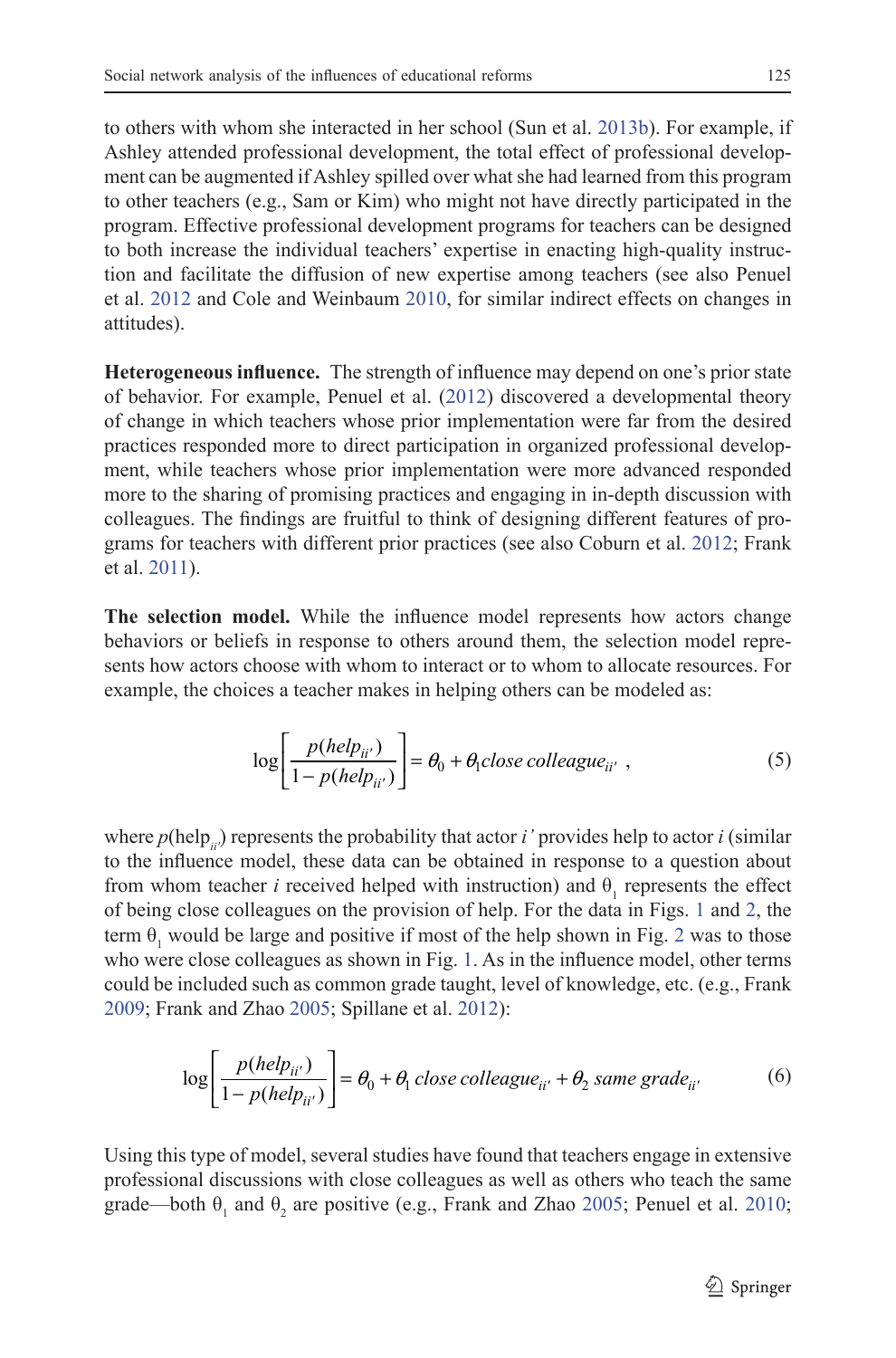Spillane et al. [2012](#page-17-6)). Help also tends to flow from experts to novices (Coburn et al. [2010](#page-15-15); Frank and Zhao [2005](#page-15-4); Penuel et al. [2009](#page-16-11)).

Using longitudinal data, Spillane et al. ([2012\)](#page-17-6) modeled the formation of new advice flows among teachers. Their results imply that the density of advice and information interactions within grades increases over time. On the one hand, this enhances resource flows within grades as grade members develop a common language and norms for knowledge sharing (Nonaka [1994;](#page-16-12) Yasumoto et al. [2001](#page-17-7)). On the other hand, without deliberate interventions over time (such a sending teachers in different grades to professional development together), teachers of one grade level may not be able to access the knowledge possessed by those in other grades (as is the case between subgroup A and C in Figs. [1](#page-2-0) and [2](#page-3-0)). Such segmented social capital can inhibit learning because the knowledge necessary for successful teaching is not necessarily compartmentalized within grades (Frank et al. [2013a;](#page-16-2) Coburn et al. [2010\)](#page-15-15).

#### 1.4 Extensions of the selection model: modeling at the individual level

The selection model can be extended to model the characteristics of people that affect participation in ties or interactions. (Van Duijn [1995](#page-17-8); Lazega and Van Duijn [1997;](#page-16-13) see Steglich et al. [2010](#page-17-9); or Snijders et al. [2006,](#page-16-14) for alternatives). For example, Spillane et al. [\(2012](#page-17-6)) found that those engaged in professional development in a particular area were more likely to provide help to others in that area in their school. Similarly, Frank et al. ([2008b](#page-15-16)) found that teachers who became National Board Certified were more likely to provide help to others in their school than similar teachers who did not become National Board Certified. This complements Sun et al.'s ([2013b](#page-17-5)) findings regarding spillover: teachers who participated in professional development subsequently became more likely to help other teachers in the new school year. Professional development may either enhance teachers' content knowledge, or improve their ability to articulate knowledge to others, or merely signal the "expert status" of those who participated in professional development.

Finally, the effects of dyadic characteristics can be moderated by individual characteristics. For example, Frank ([2009\)](#page-15-14) found that the effect of being a close colleague on the provision of help was weaker if the provider of help identified with members of the school as a collective (e.g., "I matter to others in this school"; "others in this school matter to me"; "I belong in this school"). Frank [\(2009](#page-15-14)) interpreted the identification with the collective of the school as a quasi-tie, directing the allocation of resources without relying on a direct relation (e.g., close colleagues). Those who identified with others in the school *as a collective* developed a quasi-tie with all school members, directing their expertise equally throughout the school rather than just to their immediate networks. Thus factors that contribute to or compromise group identity (teacher turnover) can indirectly affect the flow of knowledge in a school; schools with high turnover rates may contain teachers who will help their closest colleagues but few others.

As a second example of how networks can be modified by individual characteristics, a recent study (Garrison et al. [2014](#page-16-15)) found that teachers who perceived pressure for their students to perform on tests were more likely to seek how others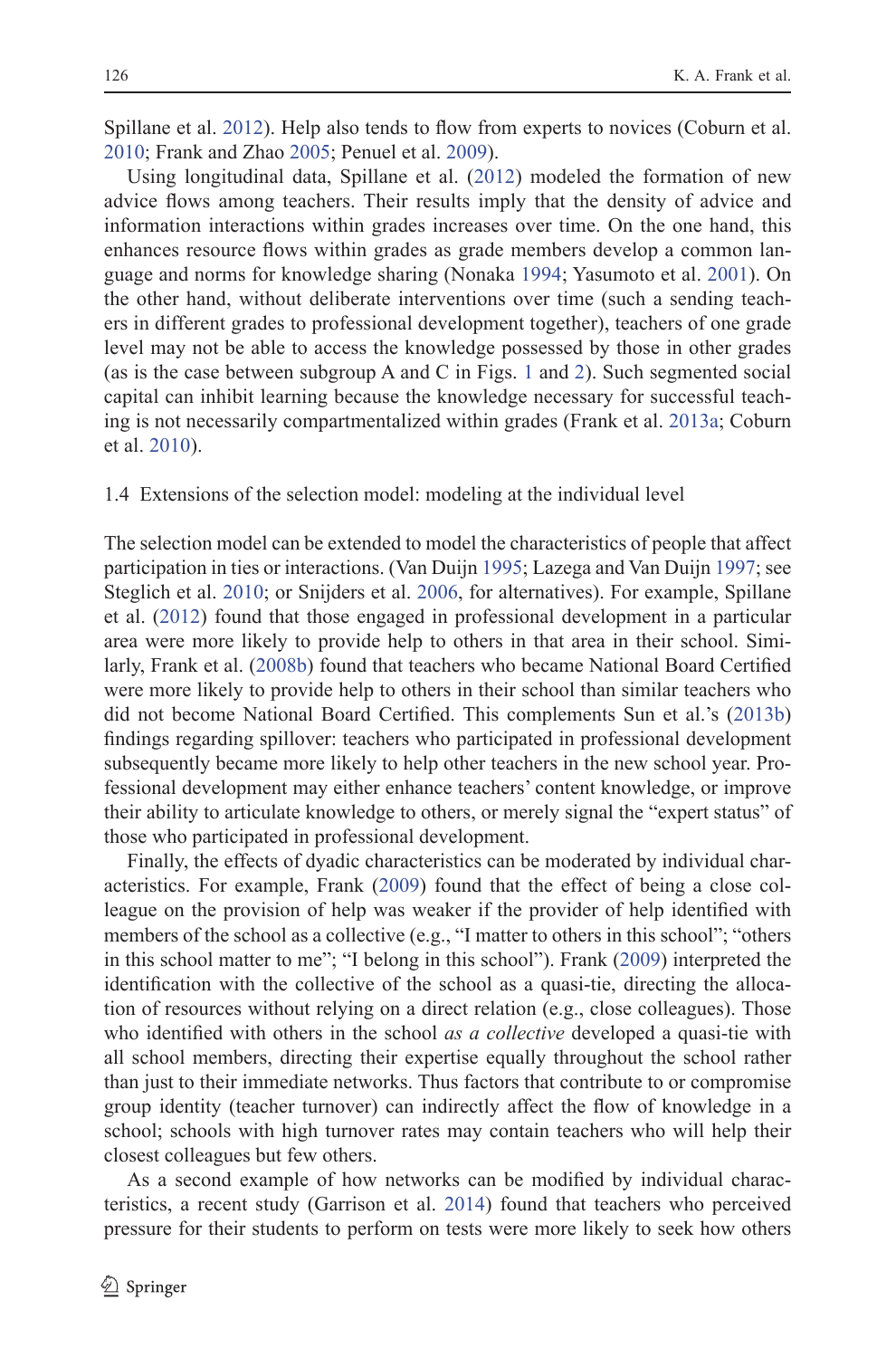who increased their students' test scores. In this way the external institutions associated with standardized testing changed not just teachers' practices, but their very networks. In turn, these changes in networks can affect a myriad of practices that may or may not be related to test scores. Thus the institutional forces may have powerful effects beyond the practices they target.

## **2 Discussion**

The three basic techniques of graphically representing networks, and modeling influence and selection in networks can be employed to help researchers and policymakers better understand how schools and teachers respond to educational reforms. This section discusses the significance of social network analysis to educational research, implications for practice, and several directions for future inquiry.

### 2.1 Implications for research

Social network analysis provides a new set of tools for researchers to investigate the complexity of reform implementation and ask questions beyond traditional approaches based on characteristics of individuals or organizations. The graphical representations illustrated in Figs. [1](#page-2-0) and [2](#page-3-0) provide a systemic overview of how behaviors can diffuse unevenly among teachers as they respond to, and draw on, their social networks. Social network analysis also allows researchers to explore the variation of social contexts within school organizations, particularly relevant for individual teachers. While we can use multilevel models to examine how teachers are affected by the schools in which they teach (e.g., Frank [1998\)](#page-15-3), teachers may experience the context of their schools differently depending on the particular local networks in which they are embedded. One teacher's network may present an unfavorable view of the principal and discourage teaching to standardized tests, while another teacher's network in the same school might favor the principal and encourage focusing on test scores. Thus the organizational culture is not monolithic as the teacher's particular network filters how she experiences the culture of her organization.

The influence and selection models allow researchers to specify and test hypothesis derived from behavioral theories from economics, sociology, and psychological with regard to individual choice, decision making, and actions. For example, the tendency for teachers to be influenced by the others with whom they interact can be tested through the term  $\beta_1$  in the influence model in equation (1). This can be used to identify the sociological theories of the social contexts under which teachers are *not* influenced by their colleagues versus when they are. Such models would also allow one to test social psychological theories about the effects of social identity on the tendency to conform (e.g., Tajfel and Turner [1979\)](#page-17-10) and developmental theories of learning. The selection models can be used to identify how teachers choose to whom to provide help. This informs an economic or communications theory of how resources flow through a system (Frank et al. [2013b](#page-16-16)) and how the 'spillover' effect of human capital investment is generated via peer learning and norms (Sun et al. [2013b](#page-17-5)). Such analyses can then help school leaders select individual teachers to take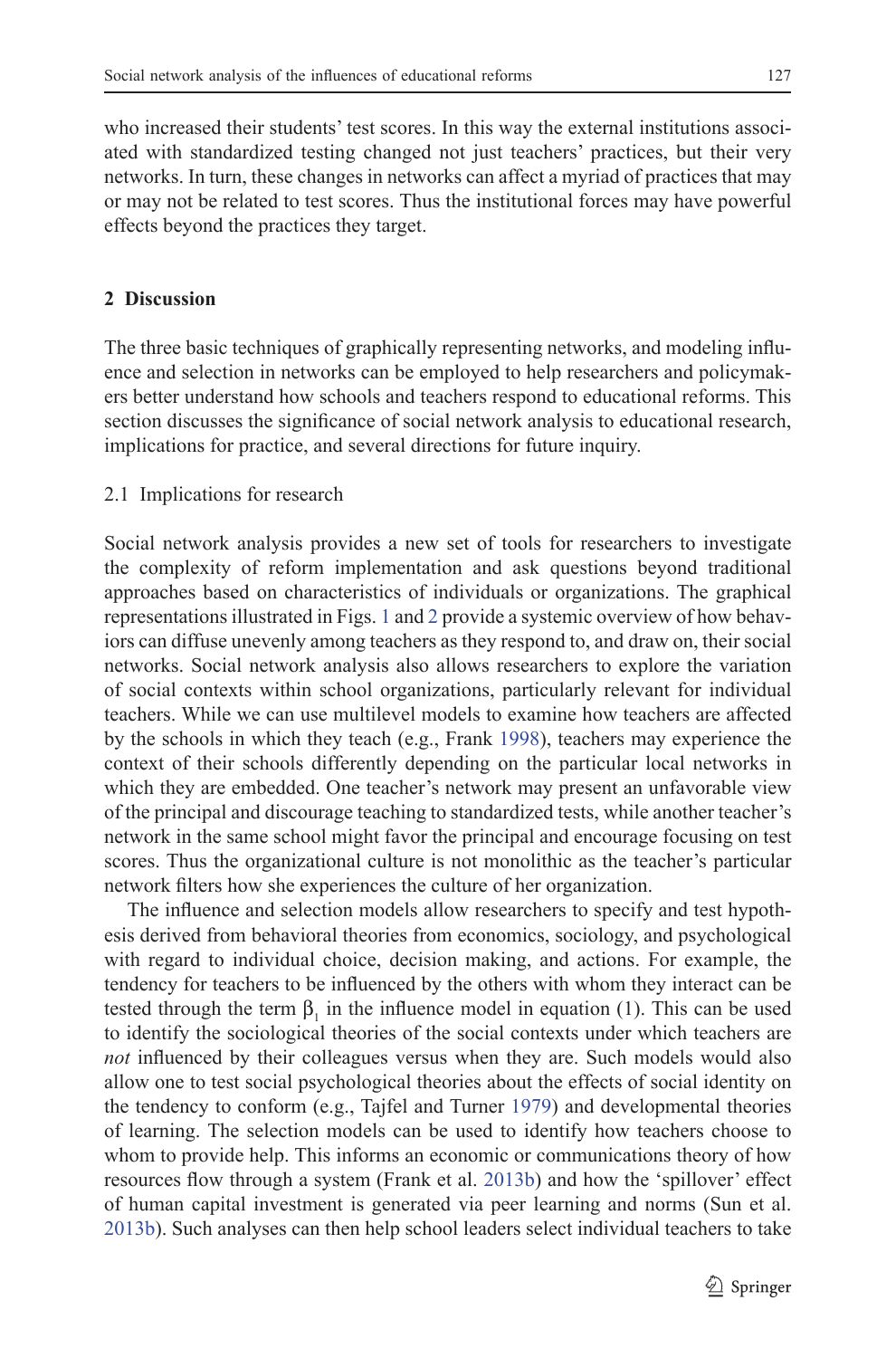on special responsibilities to help others respond to change and thus add value to the development of organizational learning theories (Sun et al. [2013b](#page-17-5)).

# 2.2 Implications for practice

Acknowledging that policy implementation depends on local contexts, it is difficult for external researchers to propose "prescriptions" for how a particular school should organize its process for change, or "prescribe" uniform strategies for all schools. Therefore, our implications for practice are limited to the degree to which we can identify common features of policy implementation and school reforms across schools. Generally, we suggest that change agents (e.g., policy-makers, district administrators, principals, or teachers) should consider local contexts of individual teachers as they respond to external demands for change within the social organization of their schools (Frank et al. [2010;](#page-16-17) Youngs et al. [2012](#page-17-11)). 'Resistant' teachers might simply be ones whose immediate networks push against a new behavior, or who cannot access knowledge from colleagues to support new behaviors. Pushing too hard against such norms can place teachers in ambiguous roles which may contribute to burnout.

Moreover, change agents must consider themselves as changing *schools*, not individual *teachers* (Finnigan and Daly [2012](#page-15-17)). The model of identifying an effective practice and then training a few teachers in a given school in an isolated setting does not recognize the social context of the teachers; rather, change agents should engage the entire faculty and staff in a school with structured inventions (e.g., Purkey and Smith [1983\)](#page-16-18). This can be facilitated by requiring a large buy-in of school faculty before implementing reform (e.g., Success for All's requirement of support from 75% of a faculty). Change agents might also deliberately attend to how knowledge and support will be circulated throughout a school, for example, by targeting individuals well integrated into the networks of their schools (Frank and Fahrbach [1999;](#page-15-18) Sun et al. [2013b](#page-17-5)) or by cultivating help from subgroups of teachers who have already adopted new practices (Frank et al. [2013b](#page-16-16)).

## 2.3 New trends in social network analysis

We have attended carefully to the models of influence and selection because they are the bedrock of social network analysis and because there is an emerging consensus regarding their specifications and estimations. Here we present three extensions beyond the basic tools we presented above.

**Agent-based models.** One great challenge in understanding organizational responses to diffusion is to anticipate the organizational changes that will emerge as a result of the combined processes of influence and selection. To explore the combined effects one can use agent-based models which simulate processes based on rules for behavior and interactions among actors (e.g., Brown et al. [2005](#page-15-19); Lim et al. [2002](#page-16-19); Parker et al. [2003](#page-16-20); Maroulis et al. [2010;](#page-16-21) Wilensky [1999](#page-17-12), [2001\)](#page-17-13). For example, one can use agent-based models to examine the ultimate distribution of teaching practices after diffusion through a network (e.g., Frank and Fahrbach [1999](#page-15-18)). Graphical representations of such processes can also be found in animated movies of network processes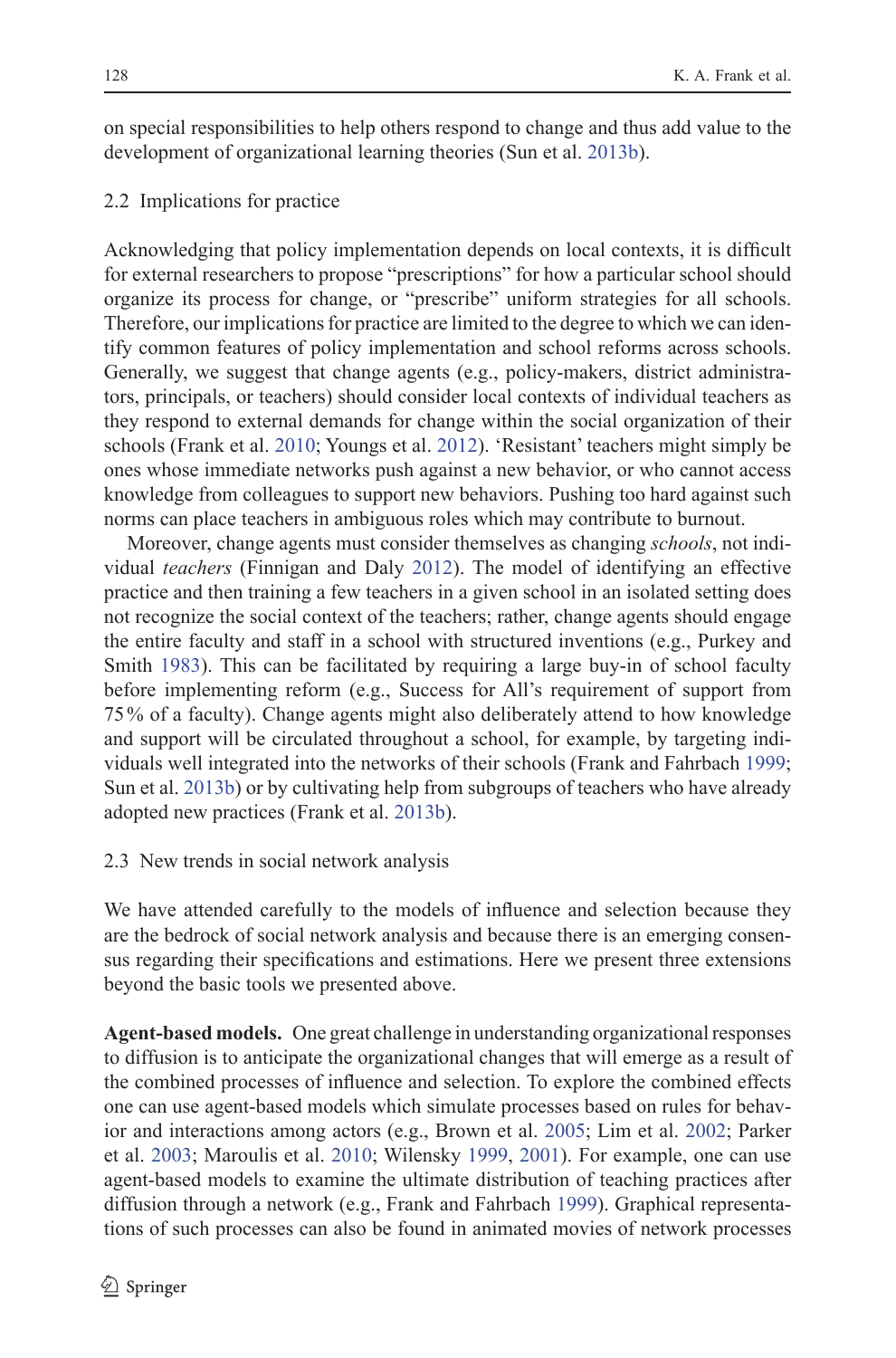<span id="page-12-0"></span>

**Fig. 3** Local positions of students focused around courses

(Moody et al. [2005](#page-16-22)). As such, agent based models hold great promise for educational research to explore the systemic implications of non-linear processes.

**Two-mode social networks.** Another new trend in social network analysis is the analysis of two-mode network data, or bipartite graphs (see the May 2013 special issue of *Social Networks,* 35(2), pp. 145–278). For example, Frank et al. ([2008a](#page-15-20)) represented high school transcript data in terms of clusters of students and the courses they took as in Fig. [3](#page-12-0) (p. 1655). In this figure each dot represents a student and each square represents a course, with lines indicating courses taken by students. The boundaries were identified by Field et al.'s ([2006](#page-15-21)) adaptation of Frank's algorithm, which maximizes the concentration of event participation within ovals relative to between the ovals.

The analysis of two mode data can easily extend to analysis of teacher networks. One can imagine defining clusters of teachers based on committee memberships, participation in professional development, and grade level (Penuel et al. [2010\)](#page-16-10). Thus the sense that a teacher makes of professional development in one area (e.g., basic skills) may well depend on other colleagues with whom she has participated in other common events, or whether she experiences professional development as an isolated experience.

The pattern of teachers' participation in professional development events as well as formal and informal entities within their schools can define leverage points for change agents. Administrators or providers of professional development may not be able to mandate specific interactions or practices. But they can provide venues that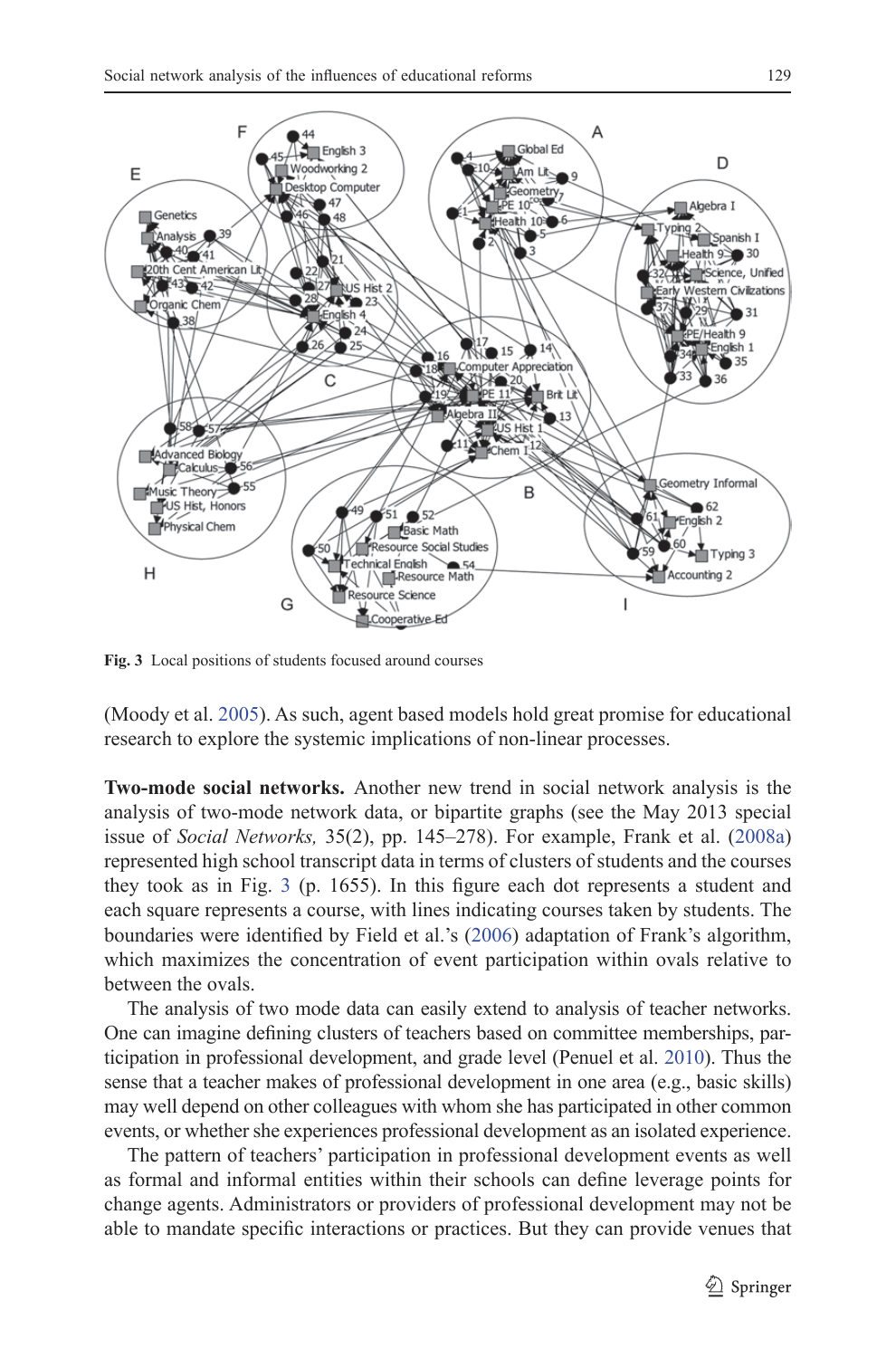define focal points of local positions. For example, professional development focused around basic skills may not merely serve as an opportunity to deliver content, but also for convening teachers among whom knowledge and influence might flow.

**Measuring the depth of teachers' interactions.** Marsden ([2005\)](#page-16-23) extensively reviews the measurement of social networks. Examples of network instruments for teachers can be found at https://www.msu.edu/~kenfrank/resources.htm#survey. Here we signal a new approach to measurement attending to the nature of teachers' interactions instead of merely the presence or absence of an interaction. Motivated by Coburn's attention to the importance and variability of depth of interactions (e.g., Coburn and Russell [2008\)](#page-15-22), new social network instruments include items concerning the depth of collaborative activities about teaching, including "sharing how to use curricular materials," "discussion of why and how students can learn best," or "demonstrating a lesson or activity." Analyzing the psychometric properties of the measures of depth is challenging for conceptual and technical reasons. Conceptually, it is difficult for teachers, like many others, to parse their conversations into specific components. Technically, observations of teacher interactions are dependent on one another. One can address some of these dependencies by employing multilevel models of selection to cross-nested item analysis within the individuals who make nominations and the individuals who receive nominations in a network survey (Sun [2011\)](#page-17-14). The conceptual challenges are as yet unresolved, but would be an important area for further work.

# **3 Conclusion**

To sum up we encourage researchers, policymakers, school reformers, and school leaders to focus on individual teachers as embedded in their networks. It is the teacher's practices that significantly contribute to educational outcomes. But those practices are shaped by the others in a school who can provide local knowledge and who may expect local coordination. Thus we bring the tools of social network analysis to bear on the classic challenge of understanding the decision making of teachers within the social organization of their schools.

# **On-line technical appendix**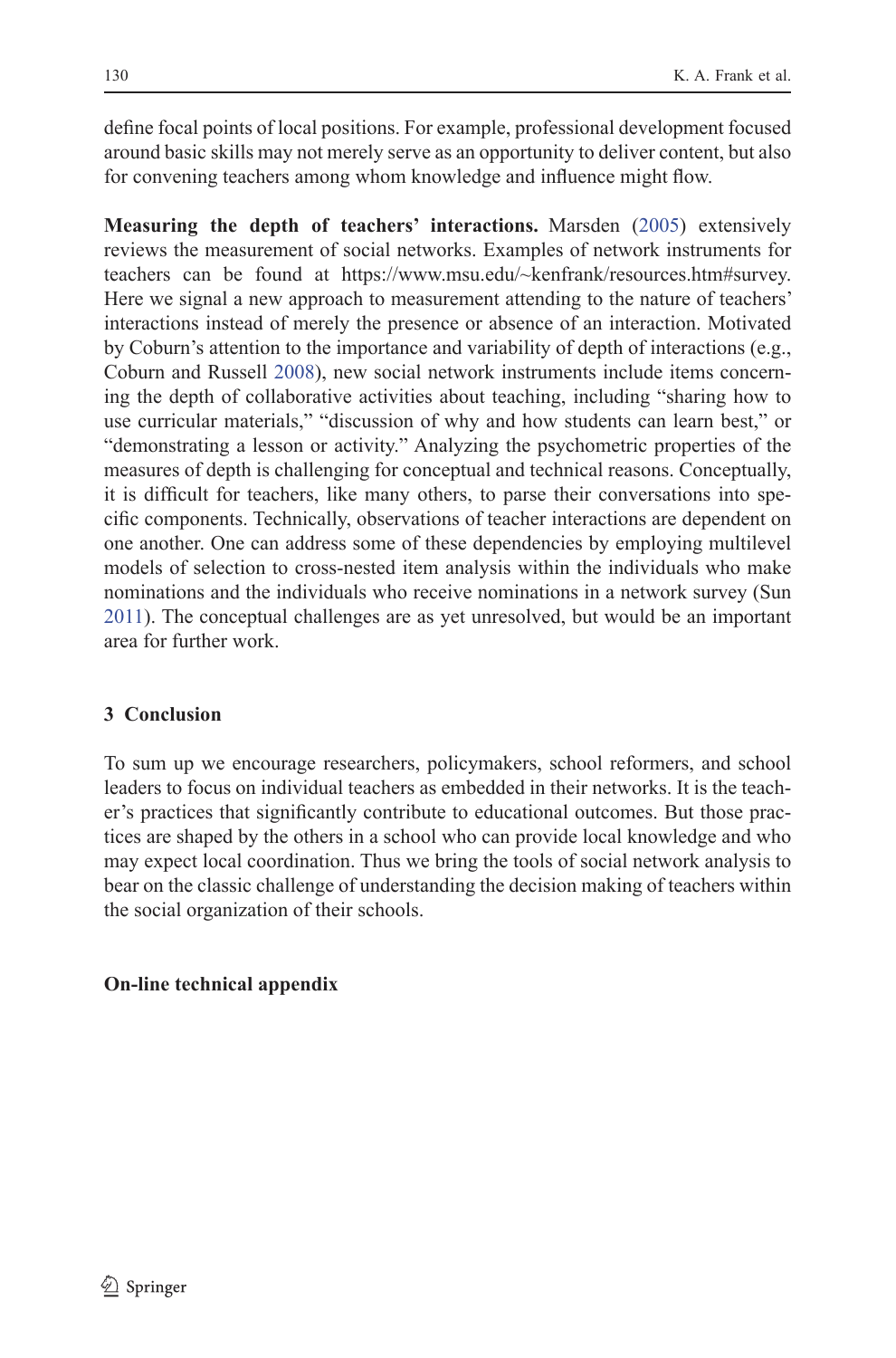|                                |                                                                                                                                                                                                                | Table 1 Examples of the Components of Influence and Selection Models                                                                                                                                                                                                                                                                                                                                                                                              |                                                                                                                                                                                                                                                                                                               |                                                                                                                                                                                                                         |
|--------------------------------|----------------------------------------------------------------------------------------------------------------------------------------------------------------------------------------------------------------|-------------------------------------------------------------------------------------------------------------------------------------------------------------------------------------------------------------------------------------------------------------------------------------------------------------------------------------------------------------------------------------------------------------------------------------------------------------------|---------------------------------------------------------------------------------------------------------------------------------------------------------------------------------------------------------------------------------------------------------------------------------------------------------------|-------------------------------------------------------------------------------------------------------------------------------------------------------------------------------------------------------------------------|
|                                | Influence Model                                                                                                                                                                                                |                                                                                                                                                                                                                                                                                                                                                                                                                                                                   |                                                                                                                                                                                                                                                                                                               | Selection Model                                                                                                                                                                                                         |
|                                | Basic Influence Model                                                                                                                                                                                          | Multiple Sources of Influence                                                                                                                                                                                                                                                                                                                                                                                                                                     | Multiple levels of Influence                                                                                                                                                                                                                                                                                  | Basic Selection Model                                                                                                                                                                                                   |
| Hypothesis                     | instructional practices<br>acted with others with<br>higher levels of skills-<br>H <sub>i</sub> : If teachers inter-<br>expertise, their own<br>would be positively<br>based instructional<br>influenced       | $H_{22}$ : Teachers' specific pedagogical practices in classrooms<br>are more likely to be influenced by informal leaders who<br>more likely to respond to the influence of formal leaders<br>What types of instructional practices most responsive to<br>H <sub>21</sub> : Teachers' general practices (e.g., setting ambitious<br>goals, choosing assessment and curriculum) would be<br>which types of leaders. For example,<br>are regular classroom teachers | they belonged to a subgroup with a<br>higher level of skills-based instruc-<br>based instruction were increased if<br>H <sub>x</sub> : Teachers' practices of skills-<br>tional expertise                                                                                                                     | H <sub>41</sub> : Teachers who were close<br>colleague were more likely to<br>help each other in classroom<br>$H_{42}$ : Teachers who taught in<br>the same grade were more<br>likely to help each other<br>instruction |
| Data                           | Longitudinal data                                                                                                                                                                                              | Longitudinal data                                                                                                                                                                                                                                                                                                                                                                                                                                                 | Longitudinal data with teachers<br>nested in subgroups                                                                                                                                                                                                                                                        | Longitudinal aata with paired-<br>level relationships between all<br>possible pairs of teachers                                                                                                                         |
| Dependent<br>Variable<br>Model | Y <sub>i</sub> : Teacher's skills-<br>based instruction<br>Regression                                                                                                                                          | Y <sub>2</sub> : Teacher's skills-based instruction<br>Regression                                                                                                                                                                                                                                                                                                                                                                                                 | $\mathbf{Y}_3$ : Teacher's skills-based instruction<br>Multilevel modeling                                                                                                                                                                                                                                    | $Y_4$ : at pair level, one teacher<br>helped the other teacher<br>Logistic regression                                                                                                                                   |
| Variable<br>pendent<br>Inde-   | X <sub>11</sub> : Teacher's exposure<br>of other teachers in her/<br>ise<br>ಸ<br>$X_{12}$ : Teacher's own<br>previous skills-base<br>instructional expert<br>to the skills-based<br>his network<br>instruction | X <sub>21</sub> : Teacher's exposure to the general practices of formal<br>$X_{22}$ : Teacher's exposure to the skills-based instructional<br>X <sub>23</sub> : Teacher's own previous skills-based instruction<br>expertise of informal leaders in her/his network<br>leaders in her/his network                                                                                                                                                                 | X <sub>31</sub> : Teacher's exposure to the skills-<br>based instructional expertise of other<br>$X_{33}$ : The averages of teachers' skills-<br>$X_{3,2}$ : Teacher's own previous skills-<br>based instruction in the subgroups<br>teachers in her/his network<br>based instruction<br>Level 1:<br>Level 2: | taught in the same grade<br>$X_{4i}$ : The pair of teachers<br>$X_{42}$ : The pair of teachers<br>taught the same subject                                                                                               |
| Test                           | $\check{\Xi}^1$<br>sH,<br>Hypothesis If the coefficient of<br>is positive and sign<br>cant, the hypothesi<br>is retained                                                                                       | implies the comparative influences on different types of in-<br>If the coefficient of $X_{22}$ is significant, the hypothesis $H_{22}$ is<br>structional practices between formal and informal leaders<br>If the coefficient of $X_{21}$ is positive and significant, the<br>The comparison of coefficients between $\mathbf{X}_{21}$ and $\mathbf{X}_{22}$<br>hypothesis H <sub>21</sub> is retained<br>etained                                                  | and significant, the hypothesis H <sub>3</sub> is<br>If the coefficient of $X_{33}$ is positive<br>retained                                                                                                                                                                                                   | cant, the hypotheses H <sub>41</sub> and<br>$X_{42}$ are positive and signifi-<br>If the coefficient of $X_{41}$ and<br>$\mathrm{H}_{42}$ are retained                                                                  |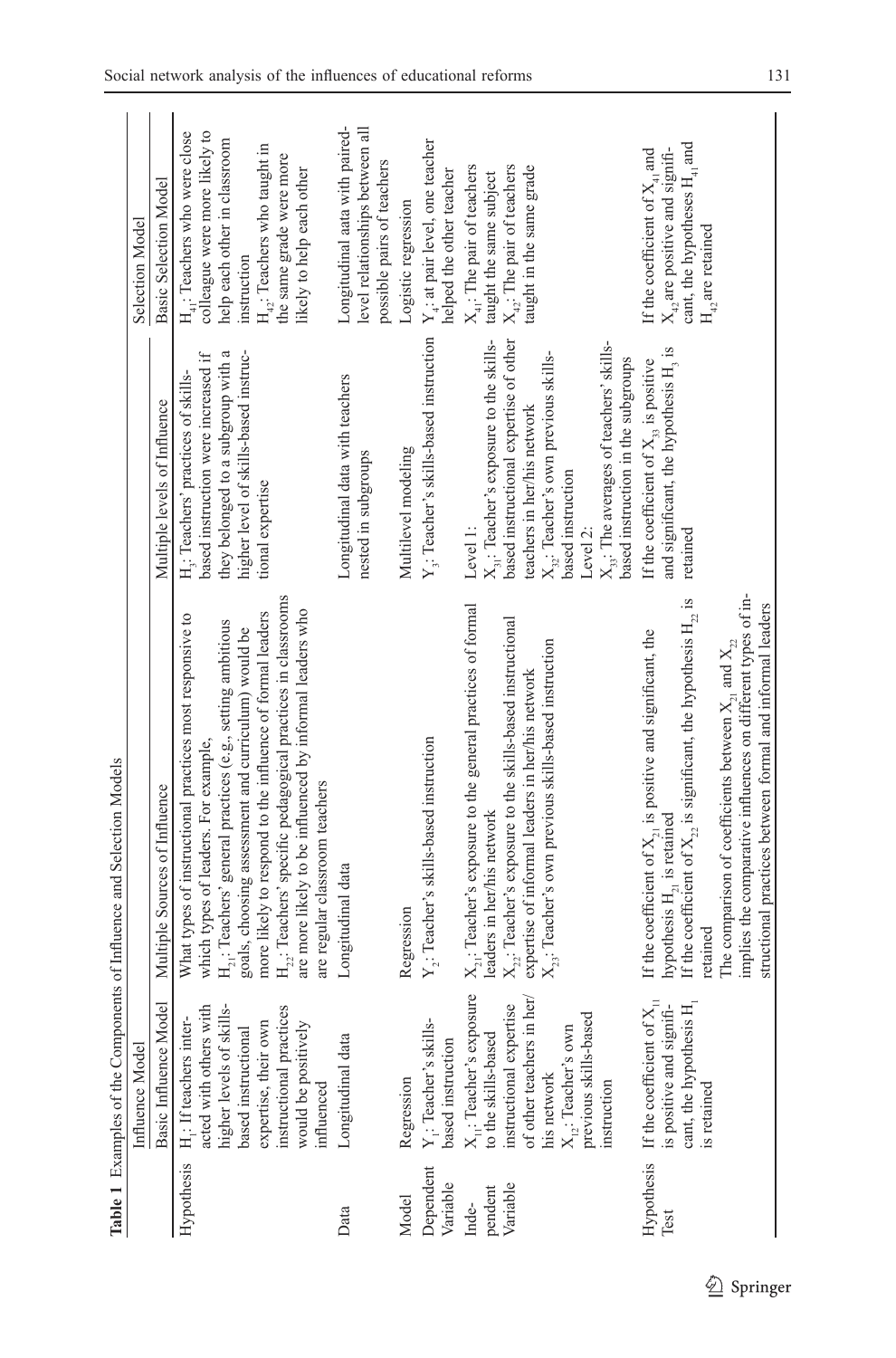## **References**

- <span id="page-15-19"></span>Brown, D. G., Page, S. E., Riolo, R., Zellner, M., & Rand, W. (2005). Path dependence and the validation of agent-based spatial models of land use. *International Journal of Geographical Information Science, 19*(2), 153–174.
- <span id="page-15-9"></span>Christakis, N., & Fowler, J. (2007). The spread of obesity in a large social network over 32 years. *The New England Journal of Medicine, 357,* 370–379.
- <span id="page-15-10"></span>Christakis, N., & Fowler, J. (2008). The collective dynamics of smoking in a large social network. *The New England Journal of Medicine, 358,* 249–258.
- <span id="page-15-22"></span>Coburn, C. E., & Russell, J. L. (2008). District policy and teachers' social networks. *Educational Evaluation and Policy Analysis, 30*(3), 203–235.
- <span id="page-15-15"></span>Coburn, C. E., Choi, L., & Mata, W. (2010). I would go to her because her mind is math: Network formation in the context of mathematics reform. In A. J. Daly (Ed.), *Social network theory and educational change* (pp. 33–50). Cambridge: Harvard Educational Press.
- <span id="page-15-13"></span>Coburn, C. E., Russell, J. L., Kaufman, J., & Stein, M. K. (2012). Supporting sustainability: Teachers' advice networks and ambitious instructional reform. *American Journal of Education, 119*(1), 137–182.
- <span id="page-15-11"></span>Cohen, J., & Cohen, P. (1983). *Applied multiple regression/correlation analysis for the behavioral sciences*. Hillsdale: Lawrence Erlbaum.
- <span id="page-15-0"></span>Cohen, D. K., Raudenbush, S. W., & Ball, D. L. (2003). Resources, instruction, and research. *Educational Evaluation and Policy Analysis, 25*(2), 119–142.
- <span id="page-15-7"></span>Cohen-Cole, E., & Fletcher, J. M. (2008a). Detecting implausible social network effects in acne, height, and headaches: Longitudinal analysis. *British Medical Journal, 337,* 2533–2537.
- <span id="page-15-8"></span>Cohen-Cole, E., & Fletcher, J. M. (2008b). Is obesity contagious? Social networks vs. environmental factors in the obesity epidemic. *Journal of Health Economics, 27*(5), 1382–1387.
- <span id="page-15-12"></span>Cole, R. P., & Weinbaum, E. H. (2010). Changes in attitude: Peer influence in high school reform. In A. J. Daly (Ed.), *Social network theory and educational change* (pp. 77–95). Cambridge: Harvard Educational Press.
- <span id="page-15-2"></span>Datnow, A. (2012). Teacher agency in educational reform: Lessons from social networks research. *American Journal of Education, 119*(1), 193–201.
- <span id="page-15-21"></span>Field, S., \*Frank, K. A., Schiller, K., Riegle-Crumb, C., & Muller, C. (2006). Identifying Social Contexts in Affiliation Networks: Preserving the Duality of People and Events. *Social Networks, 28,* 97–123. (\* co first authors).
- <span id="page-15-17"></span>Finnigan, K. S., & Daly, A. J. (2012). Mind the gap: Organizational learning and improvement in an underperforming urban system. *American Journal of Education, 119*(1), 41–71.
- <span id="page-15-5"></span>Frank, K. A. (1995). Identifying cohesive subgroups. *Social Networks, 17,* 27–56.
- <span id="page-15-6"></span>Frank, K. A. (1996). Mapping interactions within and between cohesive subgroups. *Social Networks, 18,* 93–119.
- <span id="page-15-3"></span>Frank, K. A. (1998). The social context of schooling: Quantitative methods. *Review of Research in Education, 23,* 171–216.
- <span id="page-15-14"></span>Frank, K. A. (2009). Quasi-ties: Directing resources to members of a collective. *American Behavioral Scientist, 52,* 1613–1645.
- <span id="page-15-18"></span>Frank, K. A., & Fahrbach, K. (1999). Organizational culture as a complex system: Balance and information in models of influence and selection. *Organization Science, 10*(3), 253–277.
- <span id="page-15-4"></span>Frank, K. A., & Zhao, Y. (2005). Subgroups as a meso-level entity in the social organization of schools. In L. Hedges & B. Schneider (Eds.), *Social organization of schools* (pp. 279–318). New York: Sage Publications.
- <span id="page-15-1"></span>Frank, K. A., Zhao, Y., & Borman, K. (2004). Social capital and the diffusion of innovations within organizations: Application to the implementation of computer technology in schools. *Sociology of Education, 77,* 148–171.
- <span id="page-15-20"></span>Frank, K. A., Muller, C., Schiller, K., Riegle-Crumb, C., Strassman-Muller, A., Crosnoe, R., & Pearson J. (2008a). The social dynamics of mathematics course taking in high school. *American Journal of Sociology, 113*(6), 1645–1696.
- <span id="page-15-16"></span>Frank, K. A., Sykes, G., Anagnostopoulos, D., Cannata, M., Chard, L., Krause, A., & McCrory, R. (2008b). Extended influence: National board certified teachers as help providers. *Education, Evaluation, and Policy Analysis, 30*(1), 3–30.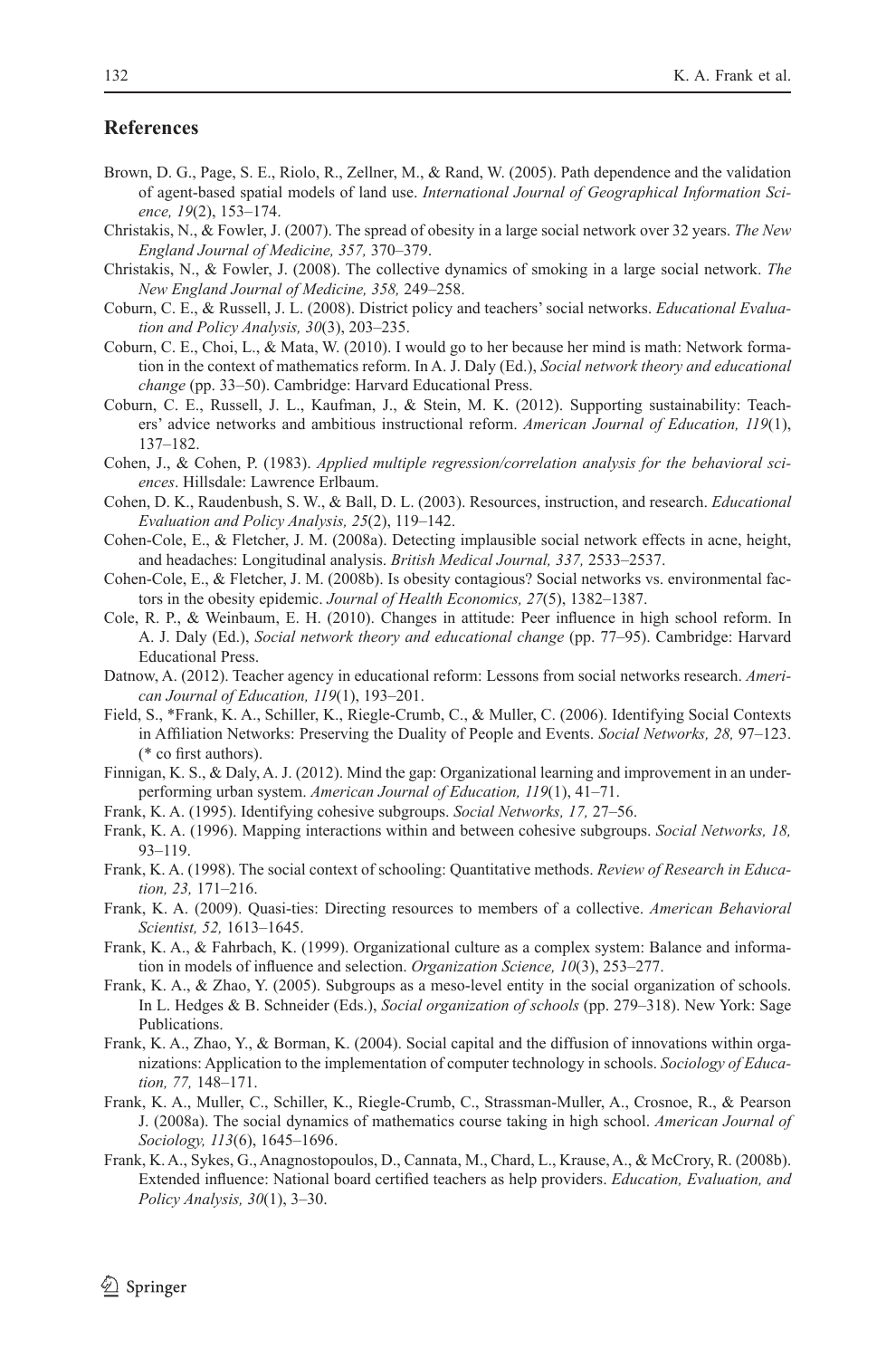- <span id="page-16-17"></span>Frank, K. A., Kim, C., & Belman, D. (2010). Utility theory, social networks, and teacher decision making. In A. J. Daly (Ed.), *Social network theory and educational change* (pp. 223–242). Cambridge: Harvard University Press.
- <span id="page-16-0"></span>Frank, K. A., Zhao, Y., Penuel, W. R., Ellefson, N. C., & Porter, S. (2011). Focus, fiddle and friends: Sources of knowledge to perform the complex task of teaching. *Sociology of Education, 84*(2), 137–156.
- <span id="page-16-2"></span>Frank, K.A., Penuel, W.R., Sun, M., Kim, C., & Singleton, C. (2013a). The organization as a filter of institutional diffusion. *Teacher's College Record. 115*(1), 306–339.
- <span id="page-16-16"></span>Frank, K. A., Penuel, W. R., & Krause, A. (2013b). What is a "good" social network for a system? Knowledge flow and organizational change. Paper presented at the annual meeting of Association for Public Policy Analysis and Management, Washington, DC, USA.
- <span id="page-16-3"></span>Freeman, L. C. (1978). Centrality in social networks: Conceptual clarification. *Social Networks, 1,* 215–239.
- <span id="page-16-4"></span>Friedkin, N. E., & Marsden, P. (1994). Network studies of social influence. In S. Wasserman & J. Galaskiewicz (Eds.), *Advances in social network analysis* (pp. 1–25). Thousand Oaks: Sage.
- <span id="page-16-15"></span>Garrison Wilhelm, A., Chen, I., Frank, K.A., & Smith, R. (2014). Understanding Mathematics Teachers' Advice-Seeking Networks. Paper presented at the Annual Meeting of the American Educational Research Association, Philadelphia, PA.
- <span id="page-16-13"></span>Lazega, E., & van Duijn, M. (1997). Position in formal structure, personal characteristics and choices of advisors in a law firm: A logistic regression model for dyadic network data. *Social Networks, 19,* 375–397.
- <span id="page-16-7"></span>Leenders, R. (1995). *Structure and influence: Statistical models for the dynamics of actor attributes, network structure and their interdependence*. Amsterdam: Thesis Publishers.
- <span id="page-16-19"></span>Lim, K., Deadman, P. J., Moran, E., Brondizio, E., & Mc-Cracken, S. (2002). Agent-based simulations of household decision-making and land use change near Altamira, Brazil. In H. R. Gimblett (Ed.), *Integrating geographic information systems and agent-based techniques for simulating social and ecological processes* (pp. 277–308). New York: Oxford University Press.
- <span id="page-16-6"></span>Lyons, R. (2011). The spread of evidence-poor medicine via flawed social-network analysis. *Statistics, Politics, and Policy, 2*(1). Retrieved at http://[arxiv.org/abs/1007.2876](http://arxiv.org/abs/1007.2876). Accessed 18 Feb. 2013.
- <span id="page-16-21"></span>Maroulis, S., Guimera, R., Petry, H., Stringer, M J., Gomez, L., Amaral, L.A.N., & Wilensky, U. (2010). Complex systems view on educational policy research. *Science, 330*(6000), 38–39.
- <span id="page-16-23"></span>Marsden, P. V. (2005). Recent developments in network measurement. In P. J. Carrington, J. Scott, & S. Wasserman (Eds), *Model and methods in social network analysis* (pp. 8–30). New York: Cambridge University Press.
- <span id="page-16-22"></span>Moody, J., McFarland, D. A., & Bender-DeMoll, S. (2005). Dynamic network visualization: Methods for meaning with longitudinal network movies. *American Journal of Sociology, 110,* 1206–1241.
- <span id="page-16-1"></span>Moolenaar, N. M. (2012). A social network perspective on teacher collaboration in schools: Theory, methodology, and applications. *American Journal of Education, 119*(1), 7–39.
- <span id="page-16-12"></span>Nonaka, I. (1994). A dynamic theory of organizational knowledge creation. *Organization Science, 5*(1), 14–37.
- <span id="page-16-20"></span>Parker, D. C., Manson, S. M., Janssen, M. A., Hoffmann, M. J., & Deadman, P. (2003). Multi-agent systems for the simulation of land-use and land-cover change: A review. *Annals of the Association of American Geographers, 93*(2), 314–337.
- <span id="page-16-11"></span>Penuel, W. R., Riel, M., Krause, A., & Frank, K. A. (2009). Analyzing teachers' professional interactions in a school as social capital: A social network approach. *Teachers College Record, 111*(1), 124–163.
- <span id="page-16-10"></span>Penuel, W. R., Riel, M., Joshi, A., & Frank, K. A. (2010). The alignment of the informal and formal supports for school reform: Implications for improving teaching in schools. *Educational Administration Quarterly, 46*(1), 57–95.
- <span id="page-16-9"></span>Penuel, W. R., Sun, M., Frank, K. A., & Gallagher, H. A. (2012). Using social network analysis to study how collegial interactions can augment teacher learning from external professional development. *American Journal of Education, 119*(1), 103–136.
- <span id="page-16-18"></span>Purkey, S. C., & Smith, M. S. (1983). Effective schools: A review. *Elementary School Journal, 83*(4), 427–452.
- <span id="page-16-8"></span>Raudenbush, S. W., & Bryk, A. S. (2002). *Hierarchical linear models: Applications and data analysis methods*. Thousand Oaks: Sage Publications.
- <span id="page-16-5"></span>Rogers, E. M. (2010). *Diffusion of innovations*. New York: Simon and Schuster.
- <span id="page-16-14"></span>Snijders, T. A. B., Pattison, P. E., Robins, G. L., & Handcock, M. S. (2006). New specifications for exponential random graph models. *Sociological Methodology, 36*(1), 99–153.